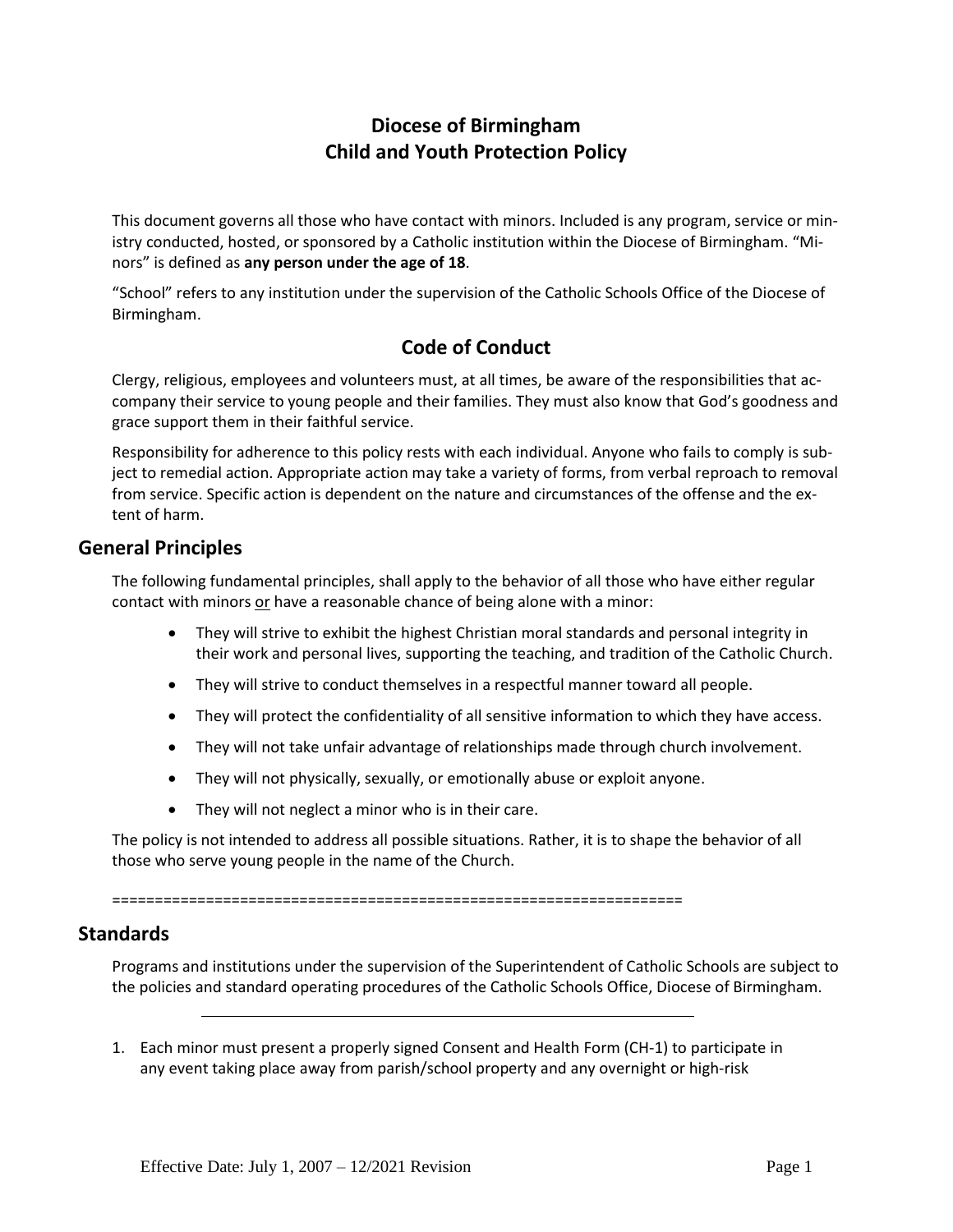event regardless of where it occurs. The current diocesan form must be used. Completed forms are maintained in parish/school records for at least three years after each event.

- 2. Each adult must give consent for and successfully pass a criminal background check.
- 3. Any person who desires to volunteer with minors must have been a participating member of the parish for at least 6 months before being permitted to work with minors.
- 4. The pastor/principal (or designee) must arrange for a responsible and qualified adult to monitor any new employee or volunteer as he or she interacts with minors. The monitoring period must be at least 6 months.
- 5. Record Keeping: Each institution must keep current records of volunteers and staff that have completed youth protection training and criminal background screens: Records may be reviewed at any time by diocesan representatives. Institutions found to be out of compliance will have 30 days to correct deficiencies. Institutions not in compliance after 30 days are reported to the Bishop.
- 6. Each parish/school must ensure that adults engaged in work with minors have met current diocesan training standards. Each adult engaged in education, ministry, or service with children or youth must be approved by his or her pastor before becoming involved.

#### **Safe Environment Rules**

- 1 **Report Required:** Adults must report to proper authorities when:
	- a) An allegation against an adult is made by a minor.
	- b) There is sufficient evidence that a minor has been abused or neglected by an adult.
- 2 **Qualified Adult Leadership:** Adequate adult leadership is essential to safe and effective ministry. "Qualified adult" is a person who:
	- a) Is at least 21 years of age.
	- b) Has a up-to-date clearance through the diocesan criminal background check for volunteers.
	- c) Has participated in and kept up-to-date current diocesan youth protection training.
	- d) Has received a copy of the diocesan document, *Child, and Youth Protection Policy.*
	- e) Participation in *additional training course(s) may be* required for anyone who supervises a church/school facility and/or supervises other adults working with minors.
- 3 **First Aid/CPR**: At least one adult or young adult (age 18 to 21) with a current first aid/CPR certificate must be present at any child or youth function.
- 4 **First Aid Kit**: An adequate first-aid kit must be present and available to all adults in leadership roles.
- 5 **AED**: If the institution has an AED (automatic electronic defibrillator) it must be accessible to adults in leadership roles.
- 6 **Crisis Planning**: Every facility used for child or youth programs must have plans for dealing with crisis situations. Examples of possible situations: violent weather, serious personal injury or illness, fire, explosion, hostage, etc.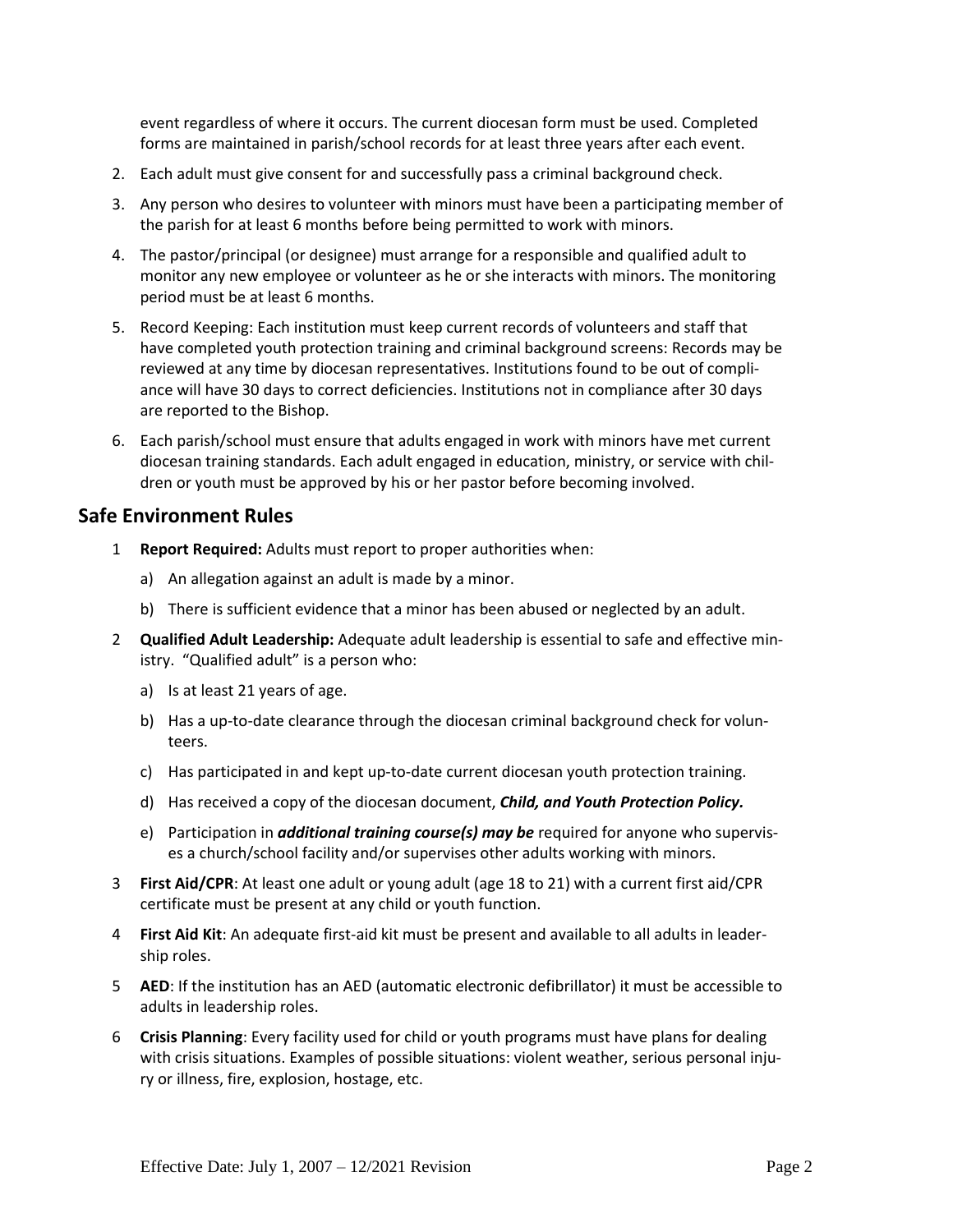#### 7 **Minimum supervisory requirements**:

- a) **Classroom**: It is always preferable to maintain at least the adult to minor ratios described in item 7b (below). However, when it is not possible and the event/class is located in a classroom setting, the following are *absolute* minimums:
	- i) Clear visibility from common areas into all spaces occupied by minors. This is usually achieved by glass panels or open doors.
	- ii) A minimum of 1 qualified adult in every instructional space.
	- iii) In addition to adults in instructional spaces, qualified adult supervisors who are in charge of the building must be present and visible in the building with immediate access to any space occupied by minors.
		- (1) The building supervisor must be accessible to any minor, adult or visitor. Building supervisors must roam hallways and other common areas, checking each space accessible to minors or adults. Each space must be checked at least once every 45 minutes.
- b) **Two-Deep Leadership**: A minimum of 2 qualified adults must be present. If both male and female minors are present, male and female adult supervision is required. The following ratios are used to calculate the **total number** of adult supervisors required (there must always be at least 2):
	- i) Ages 5 and under: One supervisor for every **five** minors. Two qualified adults are required. When additional supervisors are needed they may be drawn from trained young adults (ages 18-20).
	- ii) Ages 6-9: One supervisor for every **seven** minors. Two qualified adults are required. When additional supervisors are needed they may be drawn from trained young adults (ages 18- 20).
	- iii) Ages 10-14: One qualified adult for every **eight** minors.
	- iv) Ages 15-18: One qualified adult for every **ten** minors.
	- v) Multi-age Groups: Use the ratio indicated above for the youngest participant.
- c) **Minors as Aides**: Individuals under the age of 21 may not be used in the place of qualified adults. However, in many instances it can be helpful to have underage helpers.
	- i) In the interest of protecting adults from accusations and to protect minors from potential maltreatment, helpers under the age 18 must always have a peer-partner if there is a reasonable chance of being alone with an adult or child younger than the helper.
	- ii) To be qualified as an aide, helper or peer-minister, young people under the age of 21 must attend the appropriate training session as provided by the Department of Catholic Education and Lifelong Learning, Diocese of Birmingham.
- 8 **Inappropriate relationships**: Anyone eighteen or over must avoid even the appearance of romantic, dating or sexual relationships with minors.
- 9 **Pornography**: The purchase, download, possession or distribution of child or adult pornography is forbidden.
- 10 **Care Exercised in Private Conferences**: When an adult and a minor engage in a personal or private conference, it must be conducted in view of at least one other responsible individual.
- 11 **Privacy**: Adults must respect the privacy of youth when they are changing clothes or bathing. Adults are to protect their own privacy in the same way.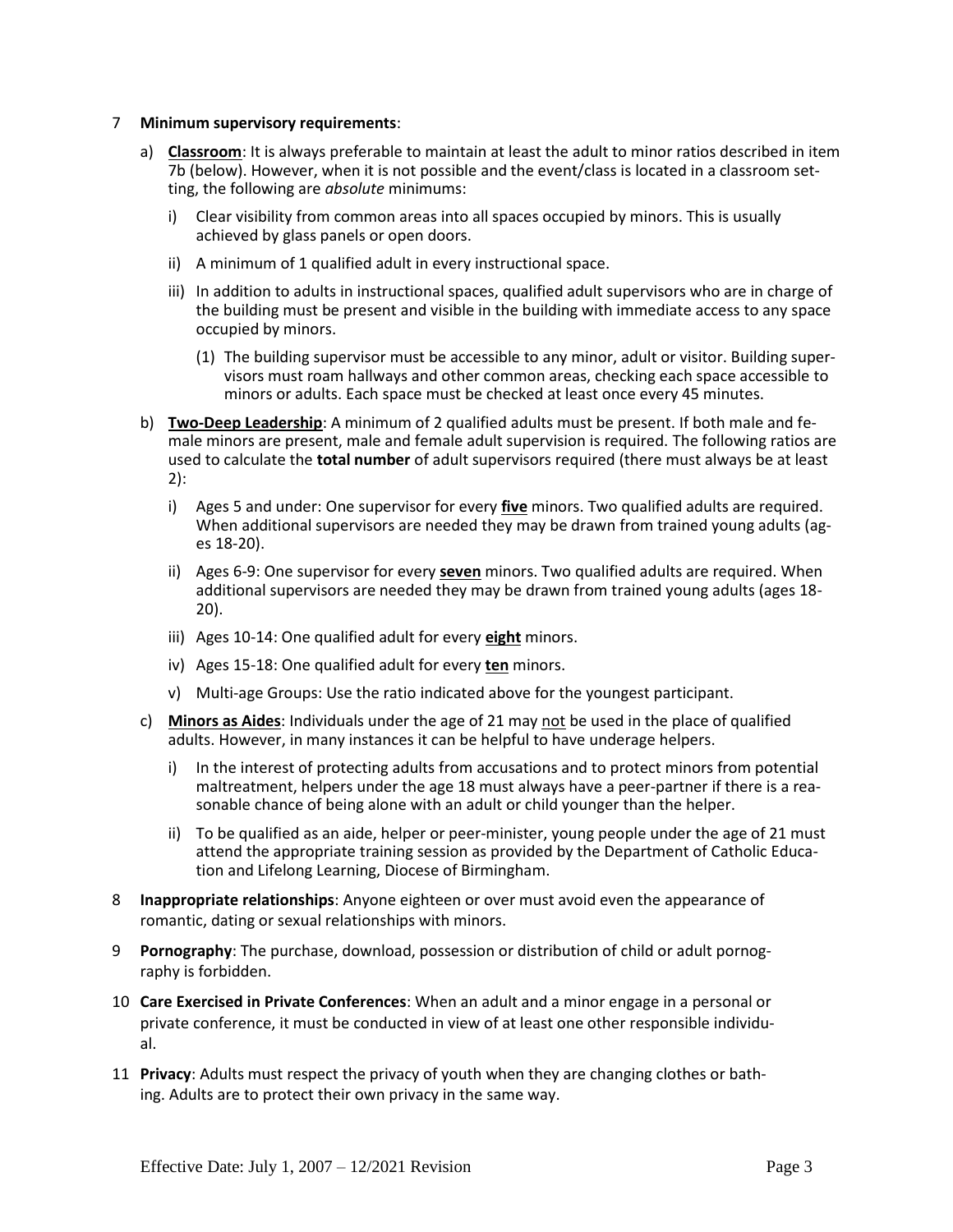- 12 Separate Accommodations:
	- a) Male youth will be housed is separate accommodations from female youth. Likewise, separate accommodations will be maintained for male adults and female adults. The only exception is when separate accommodations can be provided for married couples.
	- b) When camping in tents there will be a distinct separation between sections of the camping area housing male participants and the one housing female participants.
- 13 When staying in hotel-style rooms or tents, minors are not permitted to sleep in the same room or tent with an adult other than their own parent or guardians. Adults and minors may share a large sleeping space (for example, a barracks-style room) as long as the space is readily available to other adults and an adult is never alone with a minor not his or her own child.
- 14 **Preparation for Activities**: Activities must not be undertaken without proper preparation, equipment, clothing, supervision, and safety measures. Parents must be fully informed of all details before being asked for consent to participate.
- 15 **Constructive Discipline:** Discipline must be constructive and always reflect Catholic values. Ridicule and humiliation are never appropriate forms of discipline.
- 16 **Hazing Prohibited**: Physical hazing and initiations are prohibited and may not be used.
- 17 **Alcohol**: The use of or presence of alcoholic beverages and/or illegal drugs is prohibited while participating in (or traveling to/from) any child or youth event. No adult shall participate while under the influence of alcohol or illegal drugs.
- 18 **Proper Training:** Qualified adults must monitor and guide the behavior of youth who act as peer-leaders and ensure that safe environment policies are observed.
- 19 **Counseling**: Adults must not enter into counseling relationships for which they lack professional qualifications.
- 20 **Crisis Situations**: The pastor or his designee must be notified immediately of any crisis involving a minor.

#### 21 **Transportation**

- a) Only passenger vehicles may be used to transport minors. Minors may not be transported on the outside of any vehicle or in truck beds, even if equipped with a camper or other enclosure.
- b) All vehicles must be good working condition with safety equipment functioning properly.
- c) All passengers must be seated in approved seats with seat belts. Minors may be transported in a vehicle without seatbelts only if it has been approved for such use by federal or state government.
- d) Each driver must be at least twenty-one years old and possess a valid, non-probationary driver license appropriate for the vehicle being used.
- e) Minors must have written parental permission to drive to any event or program. Minors may not drive to events away from parish/school property with passengers other than siblings in the vehicle.